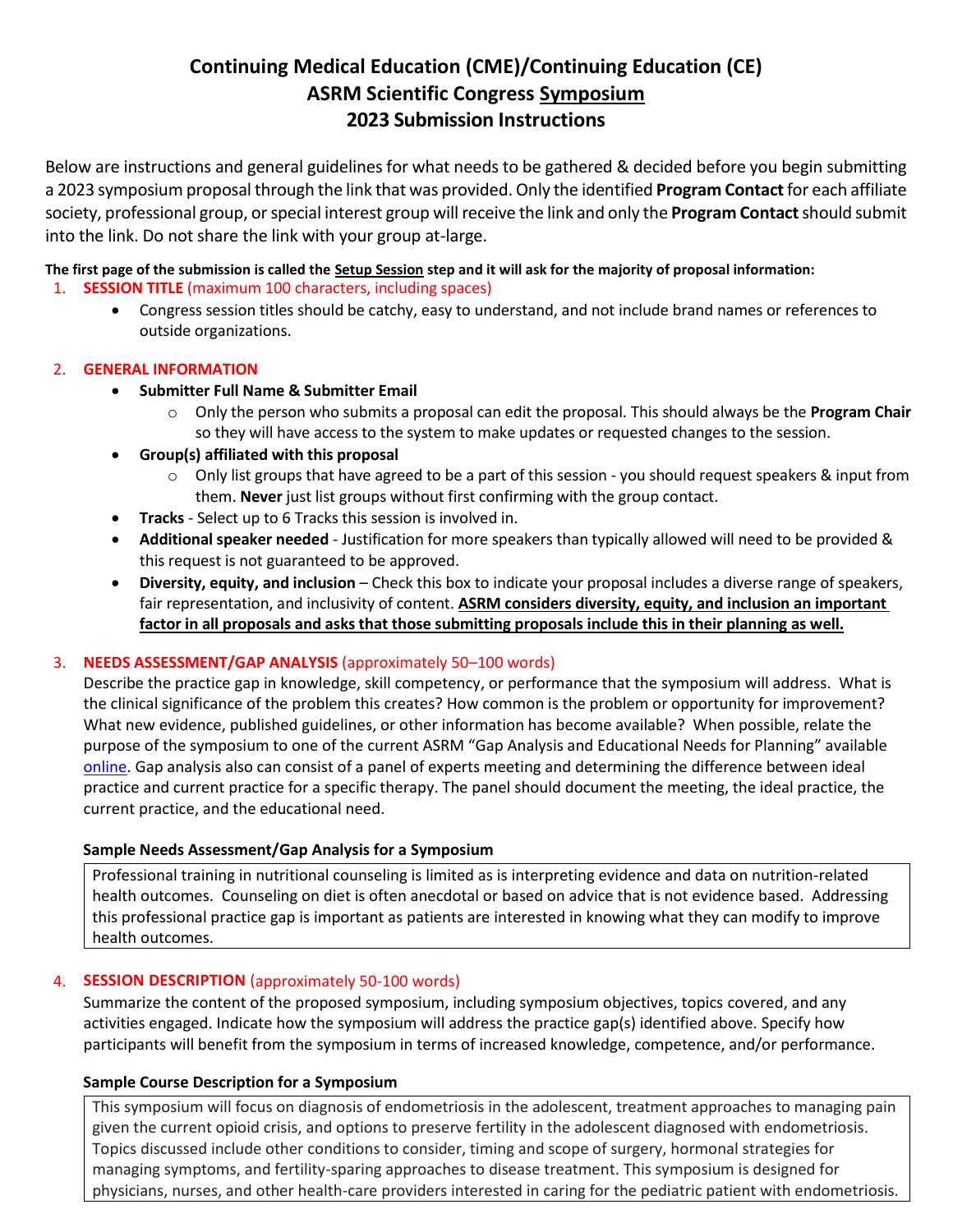### 5. **TARGET AUDIENCE**

Indicate the type of professionals that the symposium is designed to educate in one sentence.

#### **Sample Target Audience for a Symposium**

This symposium is designed for physicians, nurses, and other health-care providers interested in caring for the pediatric patient with endometriosis.

### 6. **Choose ACGME COMPETENCIES for your symposium.**

ACGME competencies form the foundation in which physicians demonstrate their ability to provide high-quality care for the diagnosis and treatment of disease, promotion of health and prevention of disease, and the physical and emotional support of patients and families.

#### **Physician Competencies:**

- **1) Practice-based Learning and Improvement:** Show an ability to investigate and evaluate patient care practices, appraise and assimilate scientific evidence, and improve the practice of medicine.
- **2) Patient Care and Procedural Skills:** Provide care that is compassionate, appropriate, and effective treatment for health problems and to promote health.
- **3) Systems-based Practice:** Demonstrate awareness of and responsibility to the larger contest and systems of health care. Be able to call on system resources to provide optimal care.
- **4) Medical Knowledge:** Demonstrate knowledge about established and evolving biomedical, clinical, and cognate sciences and their application in patient care.
- **5) Interpersonal and Communication Skills:** Demonstrate skills that result in effective information exchange and teaming with patients, their families, and professional associates and work as both a team member and at times as a leader.
- **6) Professionalism:** Demonstrate a commitment to carrying out professional responsibilities, adherence to ethical principles, and sensitivity to diverse patient populations.

#### **Interprofessional Competencies:**

- **1) Values/Ethics for Interprofessional Practice**
- **2) Roles/Responsibilities**
- **3) Interprofessional Communication**
- **4) Teams and Teamwork**

#### **The second page of the submission proposal is Learning Objectives:**

#### 7. **LEARNING OBJECTIVES**

**NOTE**: if you do not automatically arrive at this page after clicking SAVE at the bottom of the Setup Session page, your proposal may be missing some information. Please review your previous steps to ensure all content was provided.

Write 2-3 learning objectives for the symposium (Note: APA-credit sessions require a minimum of 3 learning objectives for a symposium session). Each objective should clearly and concisely communicate what observable and/or measurable knowledge and/or ability an attendee is expected to know and/or do at the conclusion of the session. Use action verbs to explain what learners should gain from their participation in the symposium.

#### **Sample Learning Objectives for a Symposium**

- At the conclusion of this session, participants should be able to:
- 1. Discuss strategies to diagnose endometriosis in the adolescent.
- 2. Summarize hormonal strategies to manage disease, pain management, and treatment of simultaneous conditions with similar symptoms.
- 3. Describe appropriate fertility-sparing and -preserving strategies in the adolescent with endometriosis.

#### **Application Analysis/ Comprehension Evaluation Inform AVOID (difficult to measure)** Apply Analyze Assess Cite Appreciate Choose | Appraise | Choose | Define | Approach

#### **Suggested Verbs for Learning Objectives**